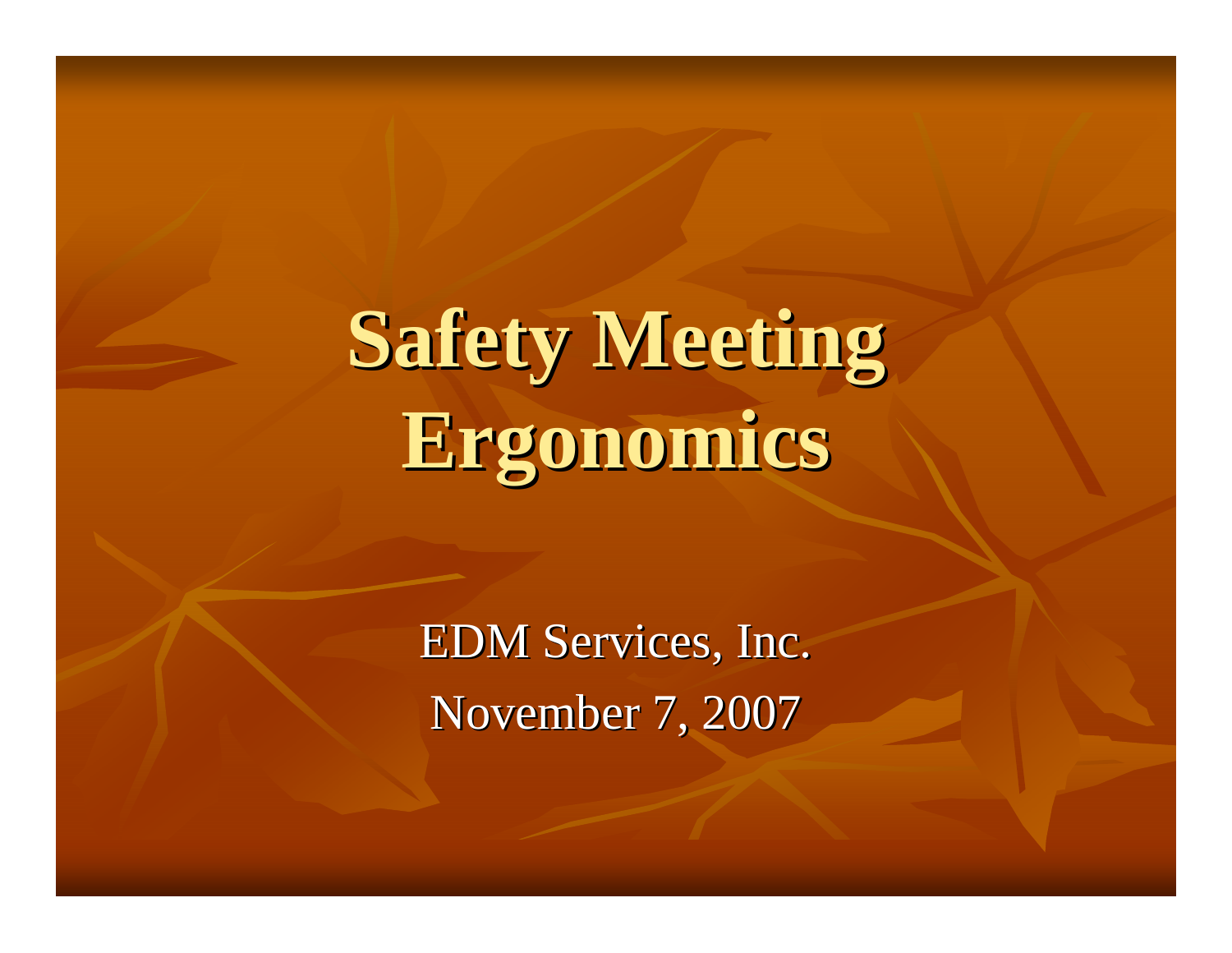#### **What is Ergonomics What is Ergonomics …**

- $\blacksquare$ **Example 1** Ergonomics means in simple terms "the science of making things comfy" .
- o a It makes products and tasks comfortable and efficient for the user.
- $\blacksquare$ The purpose of ergonomics in the workplace is to create a better match between the worker, the work they perform, and the equipment they use. A good match increases worker productivity and reduces ergonomic injuries.
- $\blacksquare$ 34% of all lost workday injuries and illnesses are work related musculoskeletal disorders (WMSD). musculoskeletal disorders (WMSD).
- $\blacksquare$ Factors that contribute to WMSD include:
	- \* Force \* Force
- 
- \* Repetition \* Repetition \* Posture \* Posture
- \* Temperature \* Temperature \* Vibration \* Vibration \* Duration \* Duration
- 

\* Non-work related issues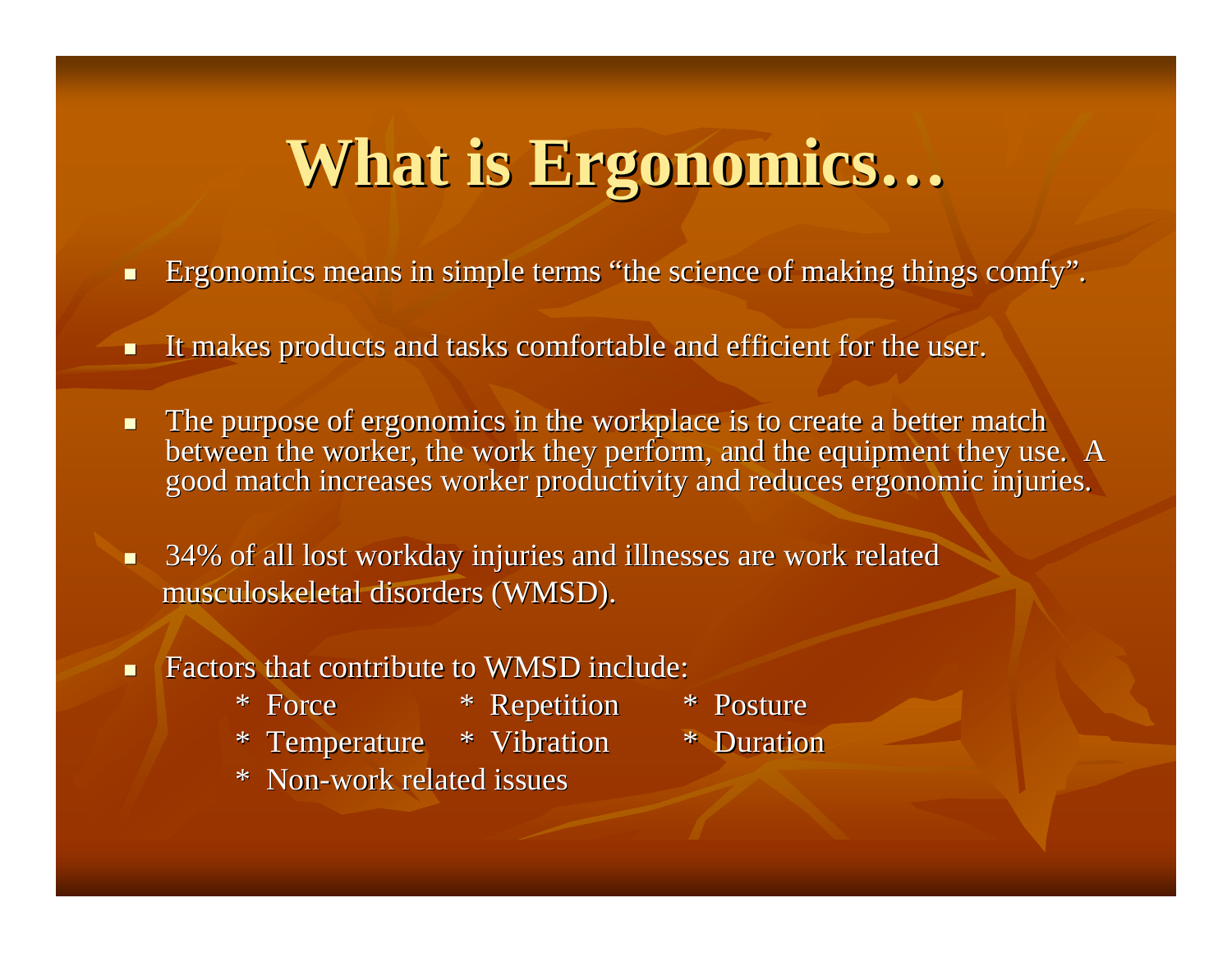### **Work Related Injuries Work Related Injuries**

 $\blacksquare$  The most common work related injuries are...

- Repetitive Stress Injuries
- Back Injuries
- Falls
- Tendonitis
- Cumulative Trauma Disorders
	- Carpal Tunnel Syndrome

(most common CTD)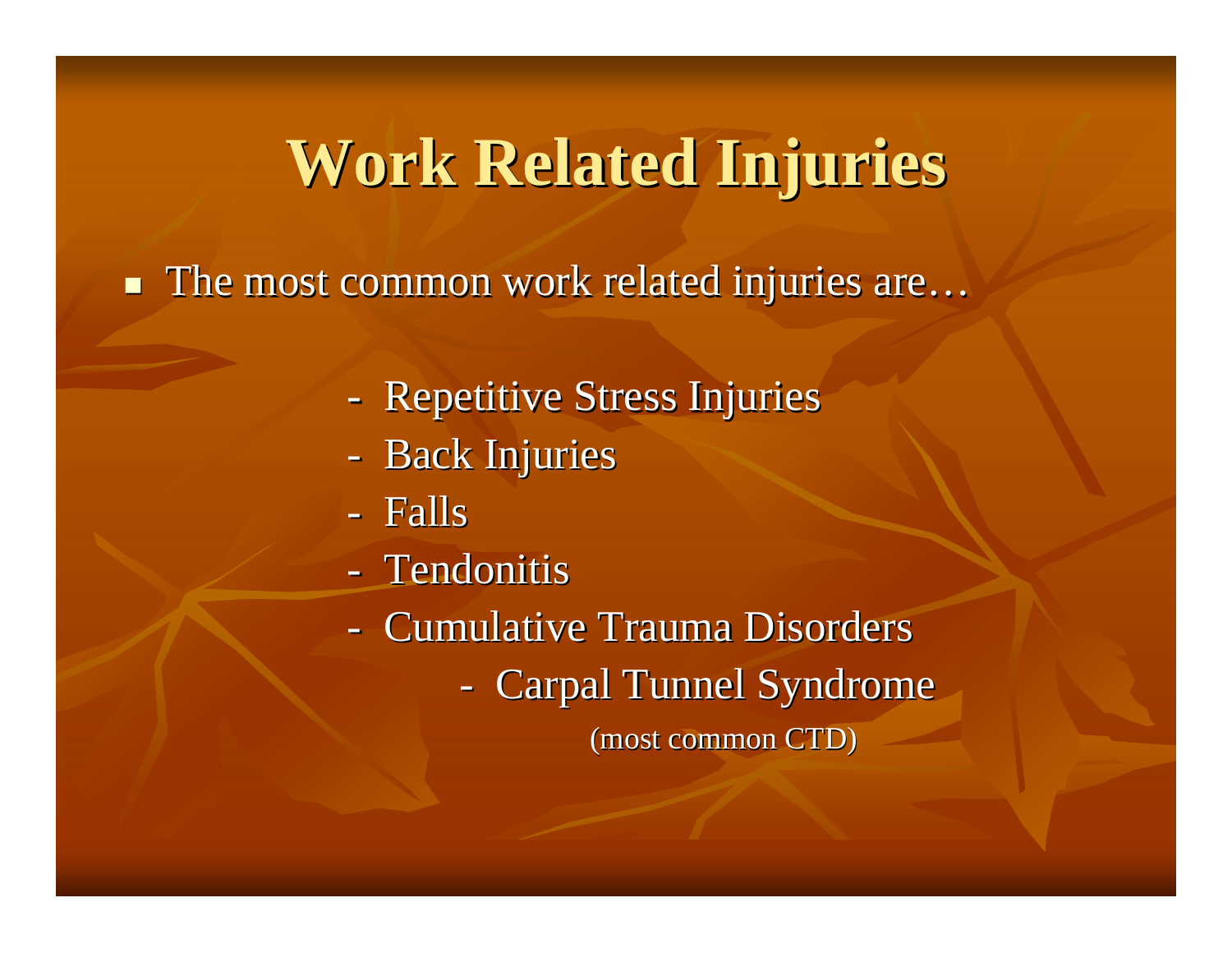# **Carpal Tunnel Syndrome Carpal Tunnel Syndrome**

- π Is a compression of a key nerve in the wrist
- ٠ **Occurs when the median nerve becomes pressed or squeezed at the wrist or squeezed at the wrist**
- $\blacksquare$ **Symptoms include pain, weakness, or numbness in hand & wrist, radiating up the arm**
- $\blacksquare$ As it worsens symptoms increase to tingling, decreased grip strength, difficult to make a **fist & grasp small objects fist & grasp small objects**
- $\blacksquare$ **Treatment includes resting the affected hand** and wrist for at least 2 weeks, avoiding activities that may worsen symptoms, **immobilizing the wrist in a splint to avoid further damage from twisting or bending further damage from twisting bending**
- $\blacksquare$ **Recurrence of carpal tunnel syndrome following treatment is rare. Majority of people recover completely people recover completely**

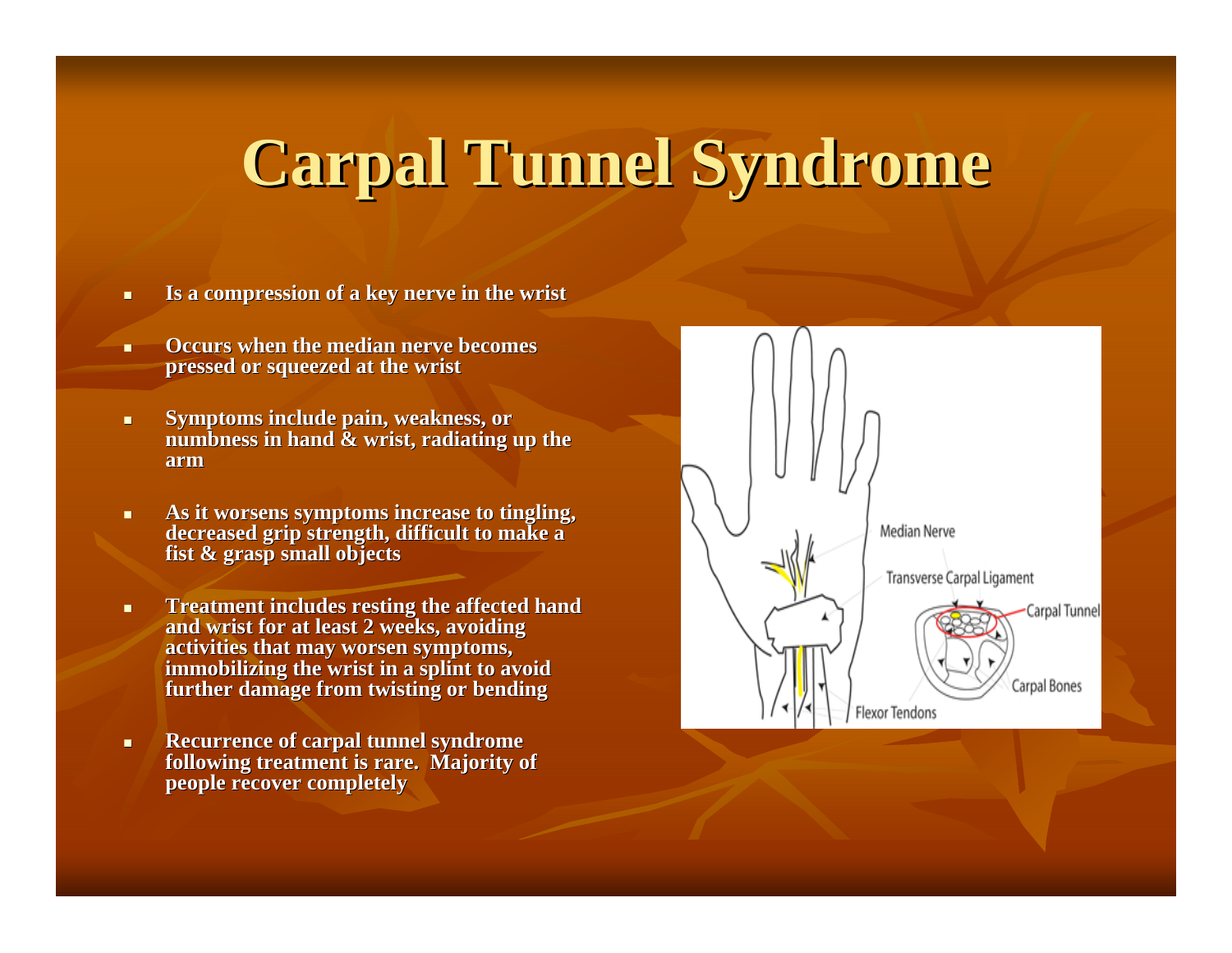#### **OPTIMAL PERSONAL COMFORT**

**Monitor centered directly**

**In front of eyes Hands & wrists are in a straight line with Forearms** (not bent up or down)

**Head, neck and shoulders Are positioned forward and upright (not bent or turned)**

**Chair offers lower**

**padding, width and** 

**back support**

**Source documentsPositioned close toMonitor screen forEasy viewing**

**Adjustable keyboard tray & chair allow ample clearance between thighs & keyboard tray**



**Thighs are roughly parallel to the floor; lower legs are roughly perpendicular to it**

**Feet rest firmly on floor or foot rest**

**Space under desk is clear to allow legs room to move & stretch**

**Clearance between back of kneesAnd chair should equal 2"**

**comfort**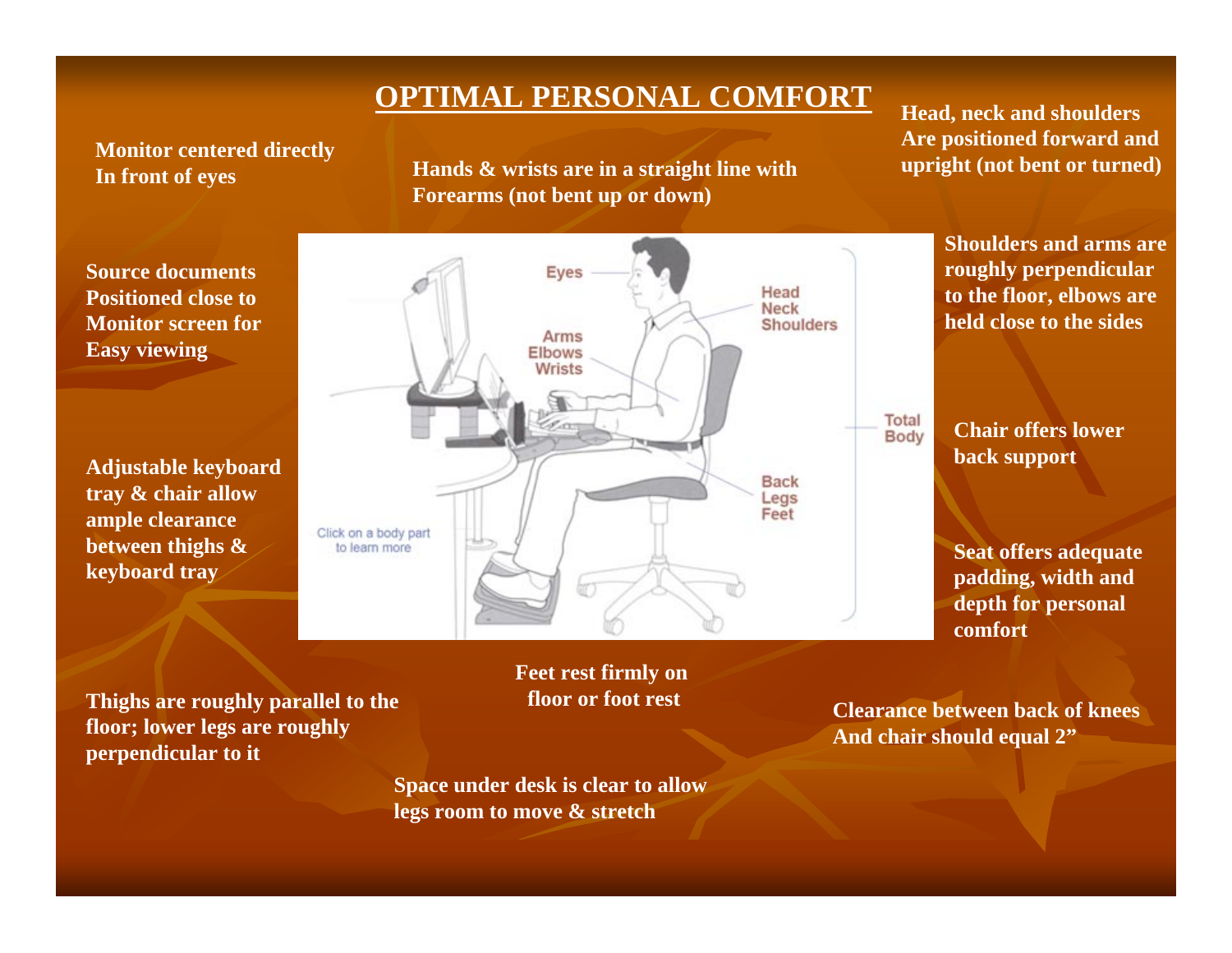## **Tips for Ergonomic Safety Tips for Ergonomic Safety**

 $\blacksquare$  Get a good nights sleep!

 $\blacksquare$  Eat healthy foods  $\&$  drink fluids to boost energy.

- **Exercise-aerobic exercise & weight training will** increase strength and vitality. Stretching, yoga and pilates improve flexibility and build core body pilates improve flexibility and build core body strength.
- **Don't slouch! This can lead to poor posture, sloppy,** uncontrolled movements and injuries.
- $\blacksquare$  Alternate your work activities and postures throughout the day.
- $\blacksquare$  Take frequent micro, mini & short breaks